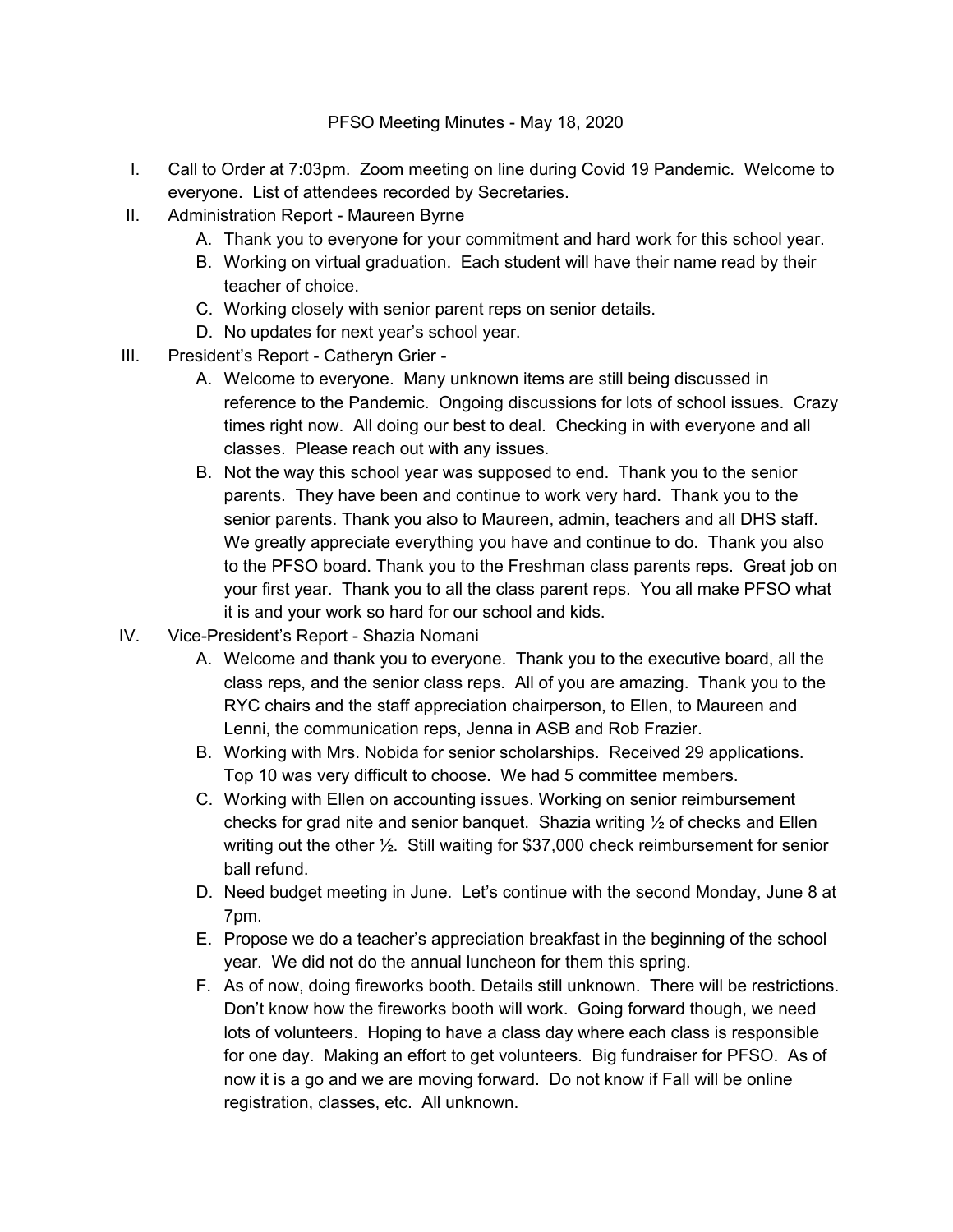- G. Need to review by-laws at the beginning of next year. Form a committee to review and update.
- V. Secretary's Report Irene Padnos & Leslie Portugal
	- A. Motion 1: **M051820-1** Approval of April minutes
- VI. Treasurer's Report/Financial Update Ellen Ladouceur
	- A. Report was sent out.
	- B. Made over \$17,000 from RYC
	- C. Working on senior class
- VII. ASB Report Rob Frazier & Kiara
	- A. Kiara: Had virtual spirit week. Leadership helping with senior cap and gown pick up. Shoutout to the Class of 2020 parent reps and Mr. Frazier.
	- B. Working on virtual Mr. Dublin. Focus shifted to connect with kids and keep kids active. Instagram "take over" by each senior participant. Making memorable for kids and students.
	- C. ASB elections have been pushed back to fall. Can not do them now.
	- D. Mr. Frazier: Mr. Frazier is leaving DHS. Mr. D'Ambrosio is taking over leadership class.
- VIII. Funding Requests None
- IX. Class Reports
	- A. Class of 2020 Per Cindi Hoffman, the Michael Messner \$300 deposit from senior banquet is being carried over for the class of 2021. Ellen will move the funds over from 2021 to 2020 to reimburse them for deposit. Class of 2020 asked that any left over funds from their class, not be moved to the general funds by Oct 2020, as our bi-laws state. Due to current pandemic situation, the senior class would like to have until May 31, 2021, to decide what to do with teh excess funds. **M051820-2** motion passed to give Class of 2020 until May 31, 2021 to decide what to do with excess funds. Virtual celebrations for graduation are taking place. Toyota of Dublin will post on their billboard, congrats to the DHS class of 2020. Trying to do something special for seniors. Working with PFSO and ASB on senior refunds. Date will be determined. Hoping to give reimbursement checks with diploma handouts. Need to also collect textbooks. Follow up on refund from Canyon View for senior ball, Canyon View is still not being cooperative about refunding our deposit. They are not responding to requests until June 16. They did not cas our \$16 k check so we put a stop payment on it. Still owe us \$25k from our deposit they are holding.
	- B. Class of 2021 Put some dates on the calendar. In a holding pattern. Hoping to do a senior breakfast, not sure what will happen.
	- C. Class of 2022 Thank you to the senior class parents. Thank you to Mr. Frazier.
	- D. Class of 2023 Interesting year. Thank you to Mr. Frazier. Thank you for RYC everyone who was involved.
	- X. Old Business
		- A. Fireworks update: Waiting for more information from theCity of Dublin. Need to make sure we can get enough volunteers. Need to get in touch with Boosters to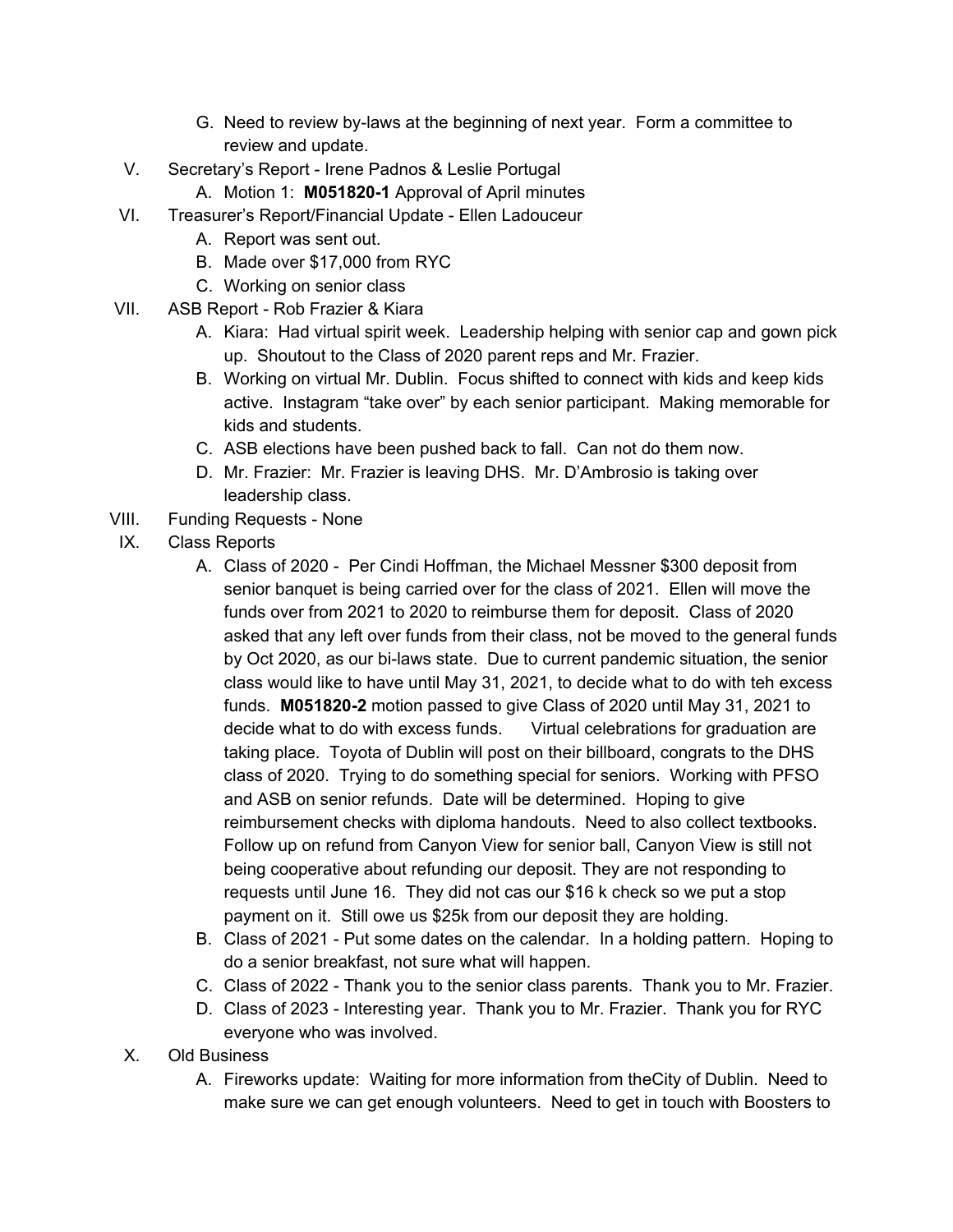see if they will do a third booth and share funds. We should hopefully have more info from meeting on June 8. Per Wendy DeMello, Music Boosters will not be sharing a booth with anyone. They only have one booth and will not be sharing funds. Per Shazia Nomani, PFSO has their own booth. We applied for it and will have our own booth and need to move forward with it. Per Lisa Sweeney, Athletic Boosters will agree to share their booth and funds with PFSO. Would like a zoom meeting with PFSO to discuss details. They want to work with PFSO. Catheryn Grier will propose a date for a joining meeting with athletic boosters.

- XI. New Business
	- A. Presentation by President and VicePresident of Gael Force Robotics, students Niha Niharka and Robin Pur. DHS has six competition teams and a development team. They need to have an out of school advisor due to the big time commitment. Advisor works with the development students. Not paying the advisor. Self sustaining group. Not asking for funds. However, they need to be under PFSO jurisdiction because the advisor is not a DHS employee. Joint liability insurance so not under fully PFSO insurance. Then PFSO would be responsible for the funds. Requesting PFSO to support under our organization. Maureen will get more information for us and PFSO will need to discuss and figure out logistics and what exactly we would be responsible for.
	- B. Election for 2020-2021School Year PFSO Board Motion passed: **M051820-3** Motion passed to adopt below slate for 2020-2021 school year
		- 1. Executive Board staying the same:
			- a) President Catheryn Grier
				- b) Vice President Shazia Nomani
				- c) Treasurer Ellen Ladouceur
			- d) Co-Secretaries Irene Padnos and Leslie Portugal
			- e) Adding Christy Li as Co-Treasurer
		- 2. All Class Parents staying the same:
			- a) Class of 2021: Alissa Whitney, Laurel McMahon, Kerry Minor, Jamie Schaible - Adding Amy Chau as Class of 2021 Treasurer for senior year
			- b) Class of 2022: Wendy DeMello, Rosemary Gray, Ruth Cunniffe, Christine Munoz
			- c) Class of 2023: Diane Hernandez, Kristy lijesen, Amy Collins, Heather Kehring
		- 3. Class of 2024: Anyee Chen and Ursala Richardson
		- 4. Email Editors, Webmasters and Facebook Administrators staying the same: Barna De and Lindy Chia
	- C. Comment from member Melissa Weakland on behalf of Class of 2020: the Class has two Class Parent Reps that are not involved and do not help with the class functions. They need to be removed as Class Parent Reps. This topic will be discussed offline.